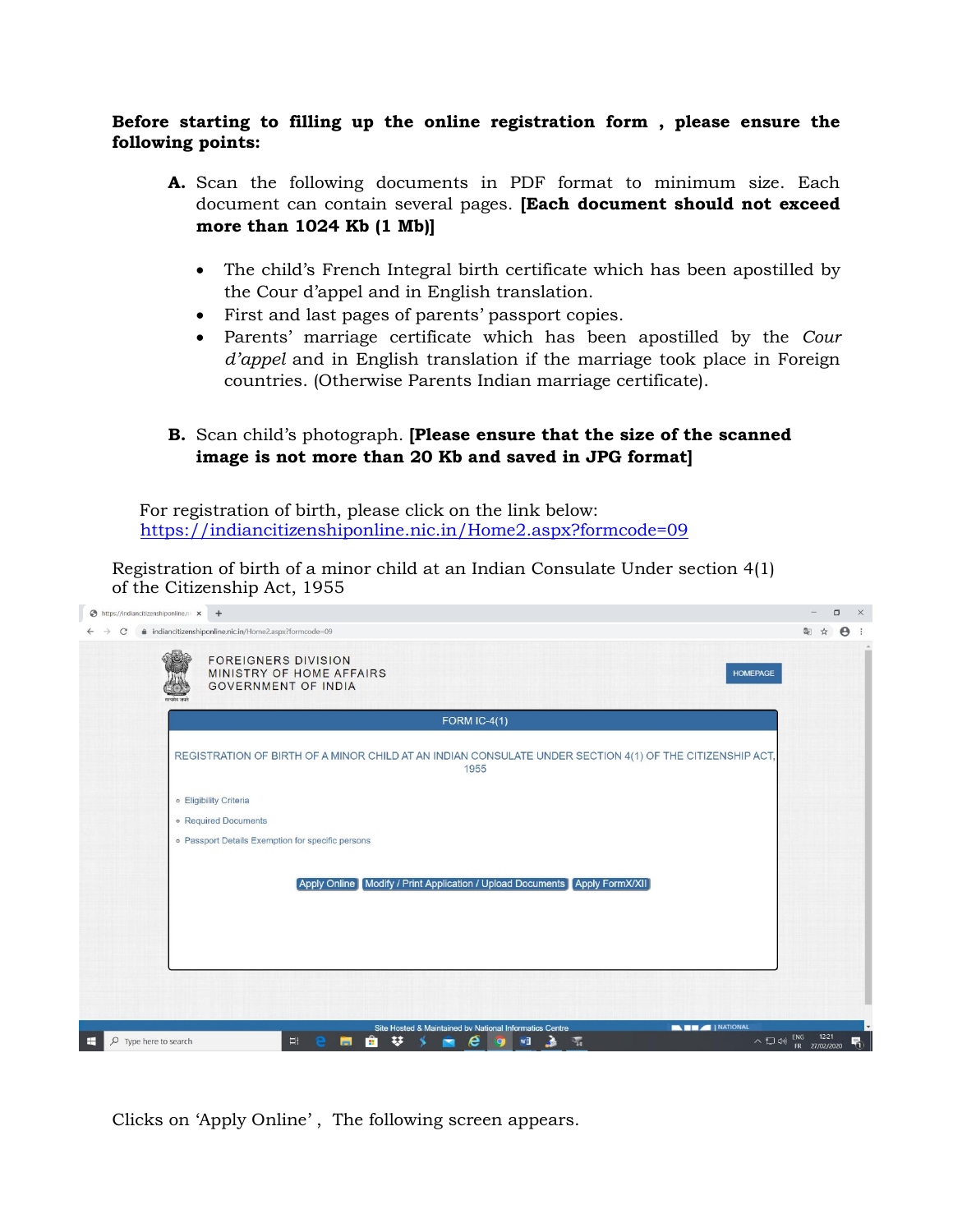**Please note down the Temporary Application Id: 54275720201602VPPRQC . Your Information will be saved if you click Save and Next button. If you exit without clicking on Save and next button then your information will be lost.**

[Temporary Application ID may be used for modifying application or to complete and submit the partially filled application only if the applicant has successfully saved personal details. If applicant has partially filled the form and has temporary application ID, he/she can use the option of clicking 'Modify/Print Application/Upload Documents' button. For modifications, the online system sends an OTP to email ID mentioned in the partially filled application. The applicant has to authenticate with OTP which is received on his/ her email.]

| <b>Photo/Documents</b><br>Personal           |                                                                                                                                                                                                     | SIRTH OF A MINOR CHILD AT AN INDIAN CONSULATE UNDER SECTION 4(1) OF THE CITIZENSHIP ACT, 1955 |
|----------------------------------------------|-----------------------------------------------------------------------------------------------------------------------------------------------------------------------------------------------------|-----------------------------------------------------------------------------------------------|
|                                              |                                                                                                                                                                                                     |                                                                                               |
|                                              |                                                                                                                                                                                                     |                                                                                               |
|                                              | Please note down the Temporary Application Id:54275720201602VPPRQC Your Information will be saved if you click Save and Next button. If you exit without clicking on Save and next button then your |                                                                                               |
| information will be lost.                    |                                                                                                                                                                                                     |                                                                                               |
| <b>1. APPLICANT DETAILS</b>                  |                                                                                                                                                                                                     |                                                                                               |
| Full Name of the                             |                                                                                                                                                                                                     |                                                                                               |
| Minor Child:                                 | applicant name                                                                                                                                                                                      | Max. 100 characters (A-Z, a-z) Allowed                                                        |
| Present Address:                             | afghanistan                                                                                                                                                                                         | Max. 150 Characters (A-Z, a-z, 0-9, /, -,) Allowed                                            |
| <b>Town City:</b>                            | afghanistan                                                                                                                                                                                         | Max. 50 Characters (A-Z, a-z) Allewed                                                         |
| Country:                                     | Afghanistan<br>$\checkmark$                                                                                                                                                                         |                                                                                               |
| State:                                       | -Select One-                                                                                                                                                                                        |                                                                                               |
| District:                                    | -Select One-                                                                                                                                                                                        |                                                                                               |
| Pin:                                         | 545454                                                                                                                                                                                              | Max 10 characters (A-Z.a-z.0-9) Allowed                                                       |
| Applying from Which Country:                 | Afghanistan                                                                                                                                                                                         |                                                                                               |
| <b>Birth Date:</b>                           | 01/01/2020                                                                                                                                                                                          | ddimmiyyyy                                                                                    |
| <b>Birth Place:</b>                          | asdf                                                                                                                                                                                                | Max. 100 characters (A-Z, a-z, 0-9, /, -) Allowed                                             |
| <b>Birth Country:</b>                        | Afghanistan<br>$\vee$                                                                                                                                                                               |                                                                                               |
| Identity Of Mark:                            |                                                                                                                                                                                                     | Max. 100 Characters (A-Z, a-z) Allowed                                                        |
| Gender:                                      | MALE $\vee$                                                                                                                                                                                         |                                                                                               |
| Email Id:                                    | test@test.com                                                                                                                                                                                       | Max. 100 Characters                                                                           |
| <b>Mobile Number:</b>                        | 98954544444                                                                                                                                                                                         |                                                                                               |
| <b>2. FATHER'S DETAILS</b>                   |                                                                                                                                                                                                     |                                                                                               |
| Name :                                       | father name                                                                                                                                                                                         | Max. 100 characters (A-Z, a-z) Allowed                                                        |
| Citizea Of india by:                         | Birth<br>$\checkmark$                                                                                                                                                                               |                                                                                               |
|                                              |                                                                                                                                                                                                     |                                                                                               |
| Citizen of India by Section:                 | -- Select -                                                                                                                                                                                         |                                                                                               |
| Certificate No.:                             |                                                                                                                                                                                                     |                                                                                               |
| Certificate Date:                            |                                                                                                                                                                                                     |                                                                                               |
| <b>Occupation:</b>                           | Retired From Service                                                                                                                                                                                |                                                                                               |
| Passport Country:<br><b>Passport Number:</b> | India<br>$\vert \vee \vert$<br>ASDF465464                                                                                                                                                           | Max. 20 characters                                                                            |
| <b>3. MOTHER'S DETAILS</b>                   |                                                                                                                                                                                                     |                                                                                               |
| Name:                                        | mother name                                                                                                                                                                                         | Max. 100 characters (A-Z, a-z) Allowed                                                        |
| Citizen Of India by:                         | Birth<br>$\vee$                                                                                                                                                                                     |                                                                                               |
| Citizen of India by Section:                 | --- Select ---                                                                                                                                                                                      |                                                                                               |
| Certificate No.:                             |                                                                                                                                                                                                     |                                                                                               |
| <b>Certificate Date:</b>                     |                                                                                                                                                                                                     |                                                                                               |
| <b>Occupation:</b>                           | <b>Defined From Service   U.</b>                                                                                                                                                                    |                                                                                               |
|                                              | VKI OLKO <sup>C</sup>                                                                                                                                                                               |                                                                                               |
| Access Code:                                 |                                                                                                                                                                                                     |                                                                                               |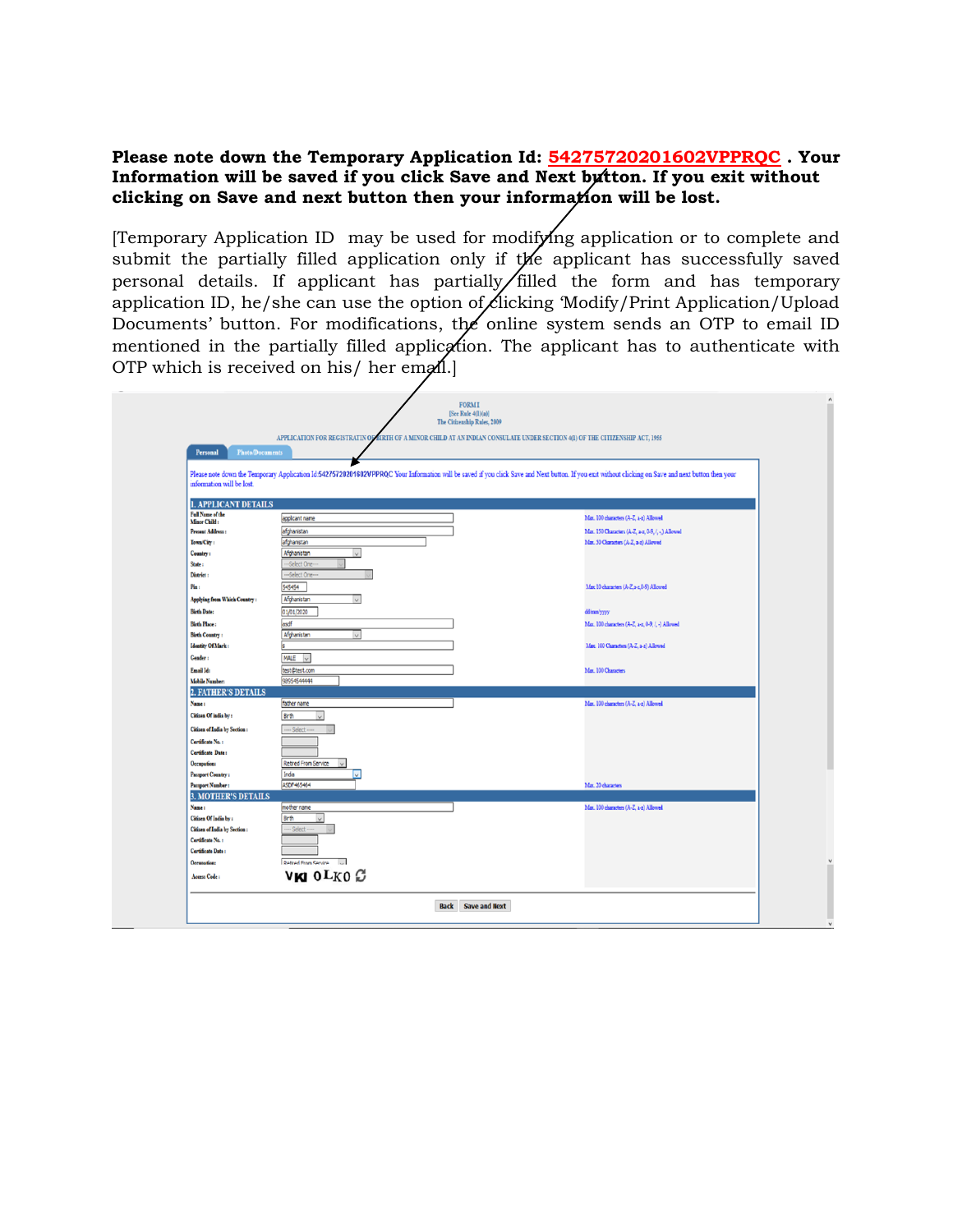After filling personal details, the applicant has to click on 'Save and Next' button. Fill all the details on this page i.e. Applicant Details, Father Details, Mother Details, Spouse Details, Employer Details, Passport Particulars and Details of Residence in India. Then fill the Enter Access Code which is showing in the page and then click on 'Save and Next' button.

If the page data is successfully saved then the system directs to next page i.e. Address. Subsequently, Applicant can directly move to other parts of the form (Address, Family, and Criminal Proceedings).

If personal details are not saved successfully, then system would show the relevant error message and applicant cannot move to other parts of the form (Address, Family, and Criminal Proceedings).

The applicant may require to correctly fill the fields according to the error message and click on 'Save and Next' button.

If personal details page is successfully then the following page appears:

| ● indiancitizenshiponline.nic.in/Home2.aspx?formcode=09<br>配 ☆<br>$\rightarrow$<br>C                                                                                                                                                                                        |                            |
|-----------------------------------------------------------------------------------------------------------------------------------------------------------------------------------------------------------------------------------------------------------------------------|----------------------------|
| <b>FOREIGNERS DIVISION</b><br>MINISTRY OF HOME AFFAIRS<br><b>HOMEPAGE</b><br><b>GOVERNMENT OF INDIA</b><br>न्यमेथ जयने                                                                                                                                                      | $\theta$<br>$\ddot{\cdot}$ |
| MODIFY / PRINT APPLICATION                                                                                                                                                                                                                                                  |                            |
| <b>.Modify Application Print Application/Upload Documents</b><br><b>Temporary Application Id</b><br>Max 20 digits<br><b>Applicant Date of Birth:</b><br>dd/mm/yyyy<br>Access Code: AL HVU 4 K6<br><b>Modify Application</b>                                                 |                            |
|                                                                                                                                                                                                                                                                             |                            |
|                                                                                                                                                                                                                                                                             |                            |
| <b>NEW AND INATIONAL</b><br>Site Hosted & Maintained by National Informatics Centre<br>$\land \Box \Leftrightarrow$ ENG<br>12:34<br>₩<br>Ĥ<br><b>Ei</b><br>e<br>H<br>局<br>$\mathbf{a}_\mathcal{G}$<br>$O$ Type here to search<br>$W_1^{\square}$<br>Ł<br>O<br>FR 27/02/2020 | 唏                          |

Applicant has to choose the relevant file and then click on button 'Upload Photo', the screen appears as follows: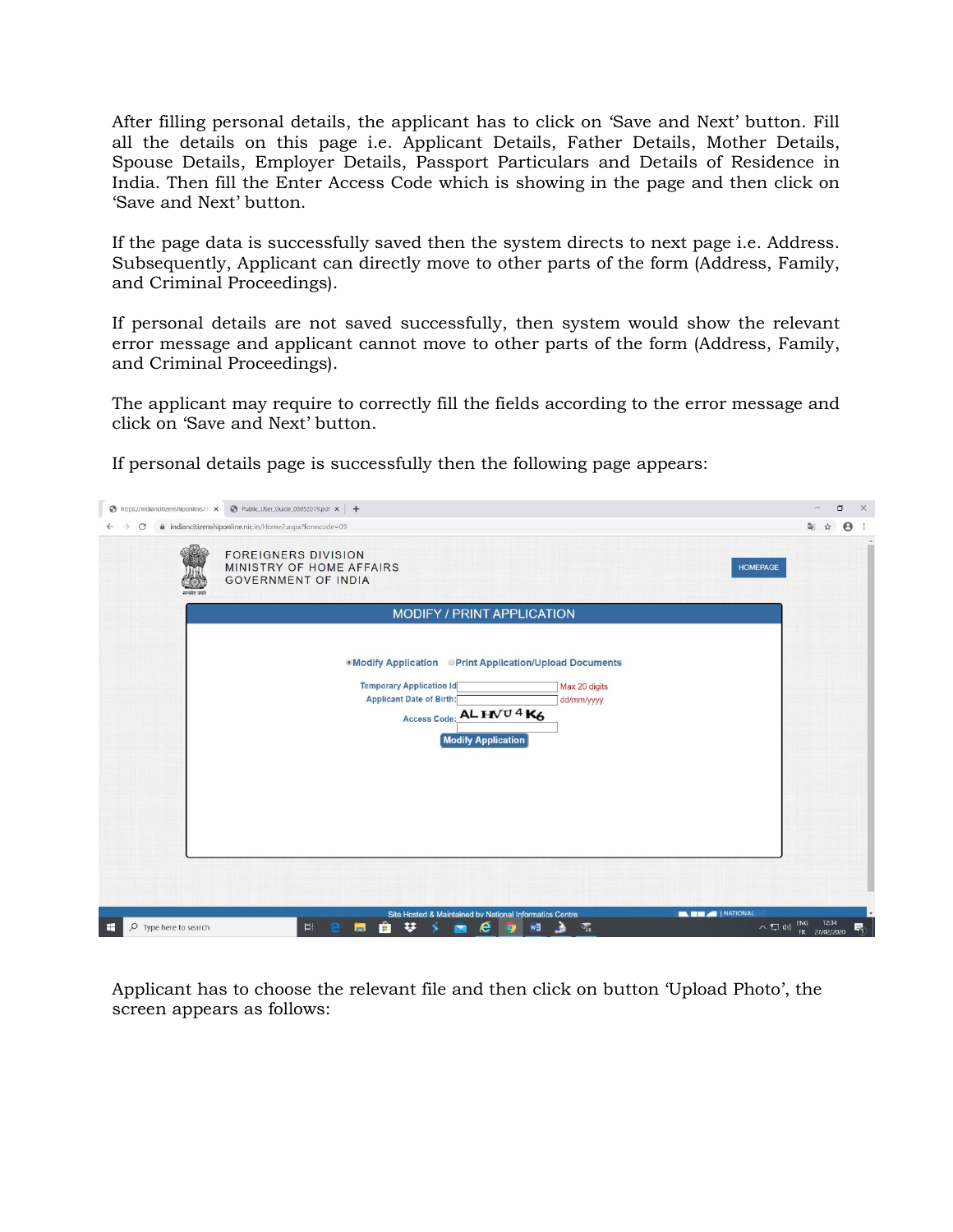|                                                     | free trate af year<br>The Citizenship Rules, 2009                                                                                                                                                     |  |  |  |  |
|-----------------------------------------------------|-------------------------------------------------------------------------------------------------------------------------------------------------------------------------------------------------------|--|--|--|--|
|                                                     | APPLICATION FOR REGISTRATION AS A CITIZEN OF INDIA UNDER SECTION 5(1)(a) OF THE CITIZENSHIP ACT, 1955 MADE BY A PERSON OF INDIAN ORIGIN                                                               |  |  |  |  |
| Address*<br>Family<br>Personal*                     | Close<br><b>Criminal Proceeding</b><br><b>Online Payment</b><br><b>Photo/Documents</b>                                                                                                                |  |  |  |  |
|                                                     |                                                                                                                                                                                                       |  |  |  |  |
| information will be lost.                           | Please note down the Temporary Application Id: 54142520191203JCXWFR. Your Information will be saved if you click Save and Next button. If you exit without clicking on Save and next button then your |  |  |  |  |
| * mandatory fields                                  |                                                                                                                                                                                                       |  |  |  |  |
|                                                     |                                                                                                                                                                                                       |  |  |  |  |
|                                                     | <b>UPLOAD APPLICANT PHOTO</b>                                                                                                                                                                         |  |  |  |  |
|                                                     |                                                                                                                                                                                                       |  |  |  |  |
|                                                     | <b>Applicant Details</b><br><b>RAM</b>                                                                                                                                                                |  |  |  |  |
| <b>Applicant Name:</b><br><b>Applicant Address:</b> | Delhi, Delhi, Delhi, Central Delhi-112233                                                                                                                                                             |  |  |  |  |
| Country:                                            | India                                                                                                                                                                                                 |  |  |  |  |
|                                                     |                                                                                                                                                                                                       |  |  |  |  |
|                                                     | <b>Browse Photo</b>                                                                                                                                                                                   |  |  |  |  |
| <b>Photo of Applicant:</b>                          | Choose file No file chosen<br>Max. 20kb allowed (jpg Format)                                                                                                                                          |  |  |  |  |
| <b>Enter Access Code:</b>                           |                                                                                                                                                                                                       |  |  |  |  |
| Access Code:                                        | N7QGGGQ6                                                                                                                                                                                              |  |  |  |  |
|                                                     | <b>Upload Photo</b>                                                                                                                                                                                   |  |  |  |  |
| * Uploading of photo is mandatory                   |                                                                                                                                                                                                       |  |  |  |  |
|                                                     |                                                                                                                                                                                                       |  |  |  |  |
|                                                     |                                                                                                                                                                                                       |  |  |  |  |
|                                                     |                                                                                                                                                                                                       |  |  |  |  |
|                                                     |                                                                                                                                                                                                       |  |  |  |  |
|                                                     |                                                                                                                                                                                                       |  |  |  |  |
|                                                     | (Modifications after final submit to the Ministry is not permitted)                                                                                                                                   |  |  |  |  |
|                                                     |                                                                                                                                                                                                       |  |  |  |  |
|                                                     |                                                                                                                                                                                                       |  |  |  |  |
|                                                     |                                                                                                                                                                                                       |  |  |  |  |



APPLICATION FOR REGISTRATION AS A CITIZEN OF INDIA UNDER SECTION  $\mathfrak{sl}(1)(\mathfrak{a})$  OF THE CITIZENSHIP ACT, 1955 MADE BY A PERSON OF INDIAN ORIGIN

| Address*<br>Personal*<br>Family                 | <b>Criminal Proceeding</b><br><b>Photo/Documents</b><br><b>Online Payment</b>                                                                                                                                             |
|-------------------------------------------------|---------------------------------------------------------------------------------------------------------------------------------------------------------------------------------------------------------------------------|
| information will be lost.<br>* mandatory fields | Please note down the Temporary Application Id: 54142520191203JCXWFR. Your Information will be saved if you click Save and Next button. If you exit without clicking on Save and next button then your                     |
|                                                 | UPLOAD APPLICANT PHOTO                                                                                                                                                                                                    |
|                                                 | <b>Applicant Details</b>                                                                                                                                                                                                  |
| <b>Applicant Name:</b>                          | <b>RAM</b>                                                                                                                                                                                                                |
| <b>Applicant Address:</b>                       | Delhi, Delhi, Delhi, Central Delhi-112233                                                                                                                                                                                 |
| Country:                                        | India<br>Change photo                                                                                                                                                                                                     |
| the 'View application' button.                  | Please note that no modifications/alterations would be permitted in the application form after final submission, hence the applicants are advised to verify the correctness of the information filled by them by clicking |
|                                                 | (Modifications after final submit to the Ministry is not permitted)                                                                                                                                                       |
|                                                 | <b>Print Application</b><br><b>View Application</b><br><b>FINAL SUBMIT TO THE MINISTRY</b>                                                                                                                                |

Applicant has to click on 'View Application' to view the application.

FORM II<br>[See Rule  $4(1)(a)$ ]